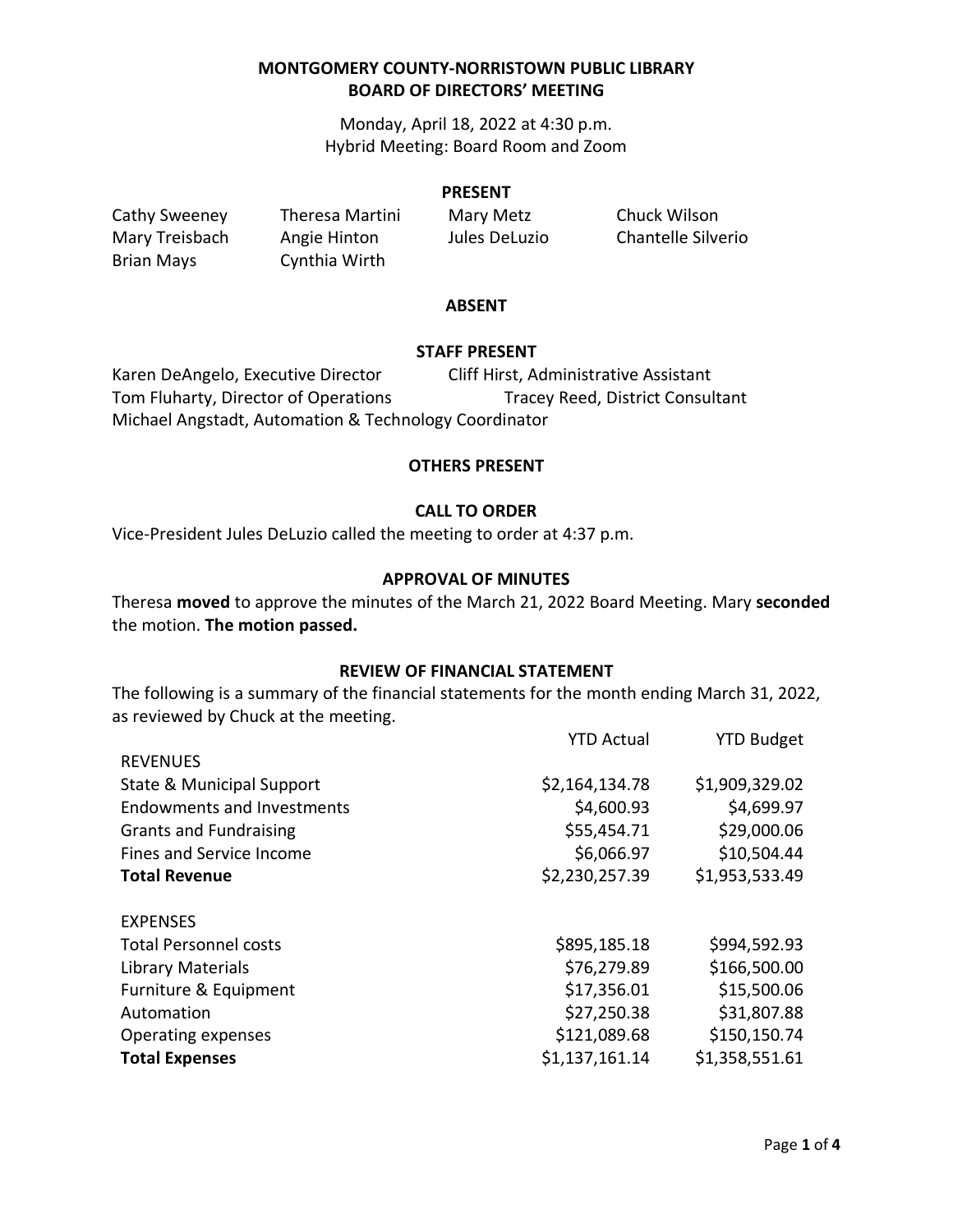Chuck noted that both total revenue and total expenses are favorable to budget. Cynthia **moved** to file the financial statements for audit. Angie **seconded** the motion. **The motion passed.**

# **APPROVAL OF BILLS OVER \$1,000**

Chuck reviewed the bills over \$1,000.00 for March/April 2022. These payments totaled \$144,874.12. Cynthia **moved** to approve the bills over \$1,000.00. Angie **seconded** the motion. **The motion passed.**

# **PRESIDENT'S REPORT**

Cathy Sweeney

The June Jazz annual fundraiser will be on Thursday, June 2, 2022 from 5:00 p.m. to 8:00 p.m. at the Elmwood Park Zoo. Please reach out to your networks to solicit sponsorships. It is a longstanding tradition for the Board to contribute both a wine and a spirits basket to the silent auction. Please bring any wine and/or spirits that you will be contributing to the May Board meeting. Cathy is looking forward to meeting with Board members at the event.

The Board will have a virtual retreat on Monday, May 2, 2022 from 4:00 p.m. to 6:30 p.m.

### **EXECUTIVE DIRECTOR'S REPORT**

Karen DeAngelo

Karen welcomed new Board member Chantelle Silverio.

Karen reported that our auditor Maillie will be at the Main Library on April 25th, 26th, and 27th. Maillie has performed most of their audit work with the branches remotely.

The State Annual Report for 2021 has been filed. Karen thanked Cliff, Li, Tracey Reed, and all staff for making this happen, and thanked Cathy Sweeney and Chuck Wilson for returning the signature pages back to us in record time. All board members have received a copy of the report. We are presently working on the internal Annual Report for 2021, which will be posted on the website and sent to all of the municipalities that we serve.

Second interviews are happening now for the Youth District Consultant position, and we hope to have someone in place by mid-May.

Karen proposed that the Library offer sick time to all permanent staff, regardless of how many hours they are scheduled to work per week. Karen doesn't want our staff to have to choose between going to work sick and not being able to pay bills. We currently offer sick time only to employees who work 20 or more hours per week.

**Chuck** moved to offer prorated sick time to all permanent staff, both full- and part-time. **Theresa** seconded the motion. **The motion passed.**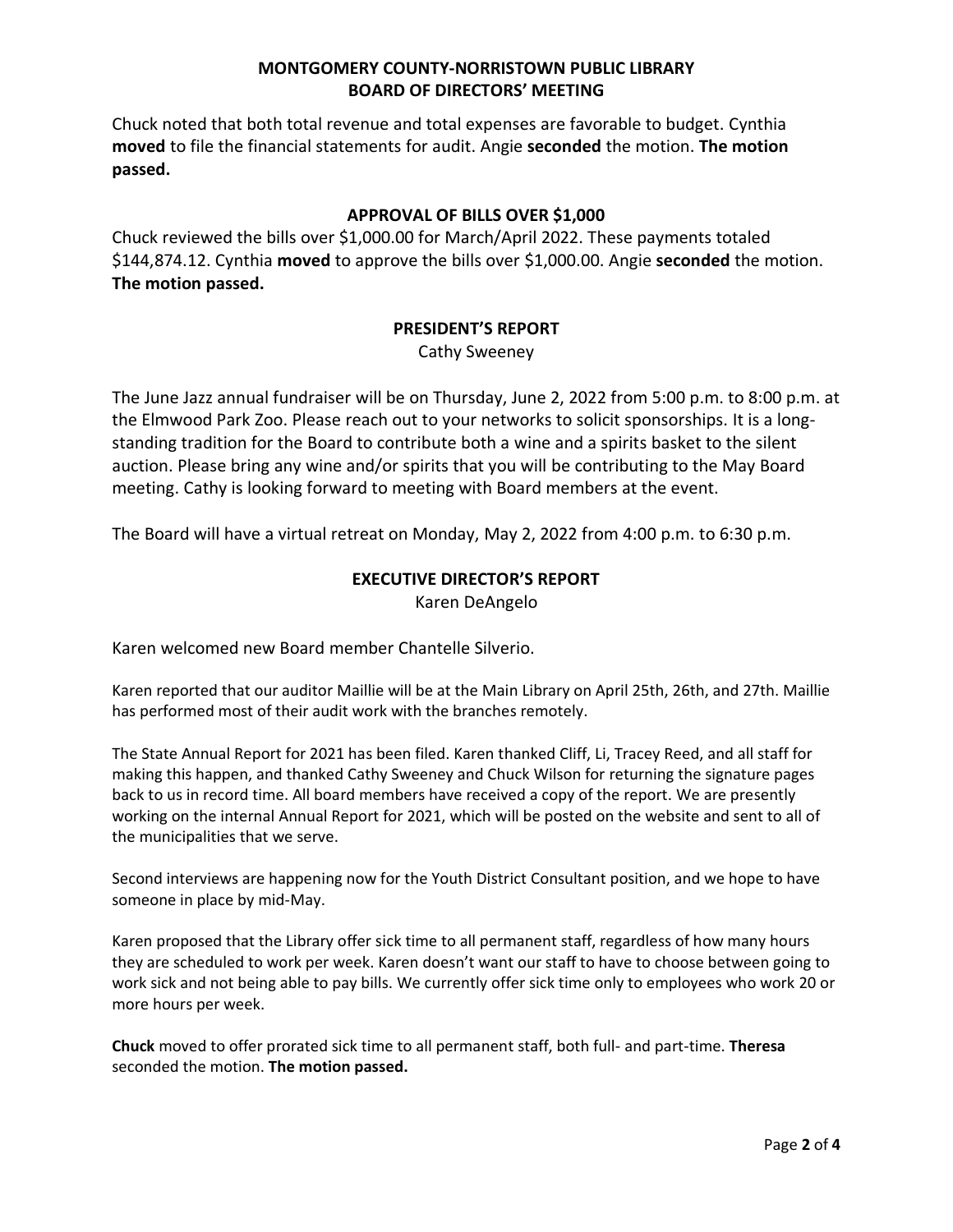Karen asked that the Board consider providing prorated vacation and personal time benefits for all staff in the 2023 budget. This might require the addition of part-time staff to meet the needs of our branches. We need to consider an increase in staffing to allow for "floating" staff to assist at branches on a regular basis.

We don't currently offer fax service to our patrons. It would cost us \$22.00/month to maintain fax service. Karen suggested that we not charge to offer fax service to patrons, and no one expressed opposition to the idea.

Virtual Board Retreat vs. Strategic Planning Meeting vs. Board Orientation:

- **Virtual Board Retreat.** There will be a Virtual Board Retreat on Monday, May 2 from 4-6:30PM. Priorities at this retreat will be getting to know more about each other, and what we "bring to the Board table," and Committees and the work they do. You will be receiving email packets with links and about an hour of pre-work, mostly reading the result of the board assessment and a suggestion that you fill in the personal assessments for your own use. For those not here tonight, please stop by to pick up your retreat goodies... just let Cliff know when you're planning to come in.
- **Strategic Planning Meeting.** There will be a two-hour in-person Strategic Planning Meeting with Rich Bowra. Karen will send a schedule of possible dates, but they are: Saturdays: June 4, 11, or 25 or Evenings: May 19, 26, June 9 or 16. Rich will be here meeting with the Friends and joining a Department Heads Meeting on Tuesday, May 17 and traveling to the branches on May 19 and 20, so if most of you can be available on the late afternoon/evening of May 19 that might be a great day to aim for.
- **Board Orientation.** 
	- $\circ$  All are invited to do a walk through with Karen anytime. Board Manual binders are here for you as well filled with all the material you will need, including the State's "Getting on Board" manual. If you didn't get one previously, we have them here for you.
	- o Tracey Reed offered to provide all Board members (new or not-so-new) new board member orientation. The orientation takes about an hour and a half, during which Tracey would review the basics of how public libraries are funded and managed in Pennsylvania. The orientation can be virtual or in-person. Tracey will send out a doodle poll to schedule a date for the training. She hopes to offer the training sometime in June.

# **FRIENDS**

# Mary Treisbach

The Friends have not met since the last MC-NPL Board meeting. They are to meet tomorrow, Tuesday, April 19, 2022 at 10:00 a.m. Mary Treisbach attended a governance training for trustees sponsored by the Office of Commonwealth Libraries.

# **OLD BUSINESS**

Cliff asked that all Board members who have not already done so please complete and return their conflict-of-interest forms.